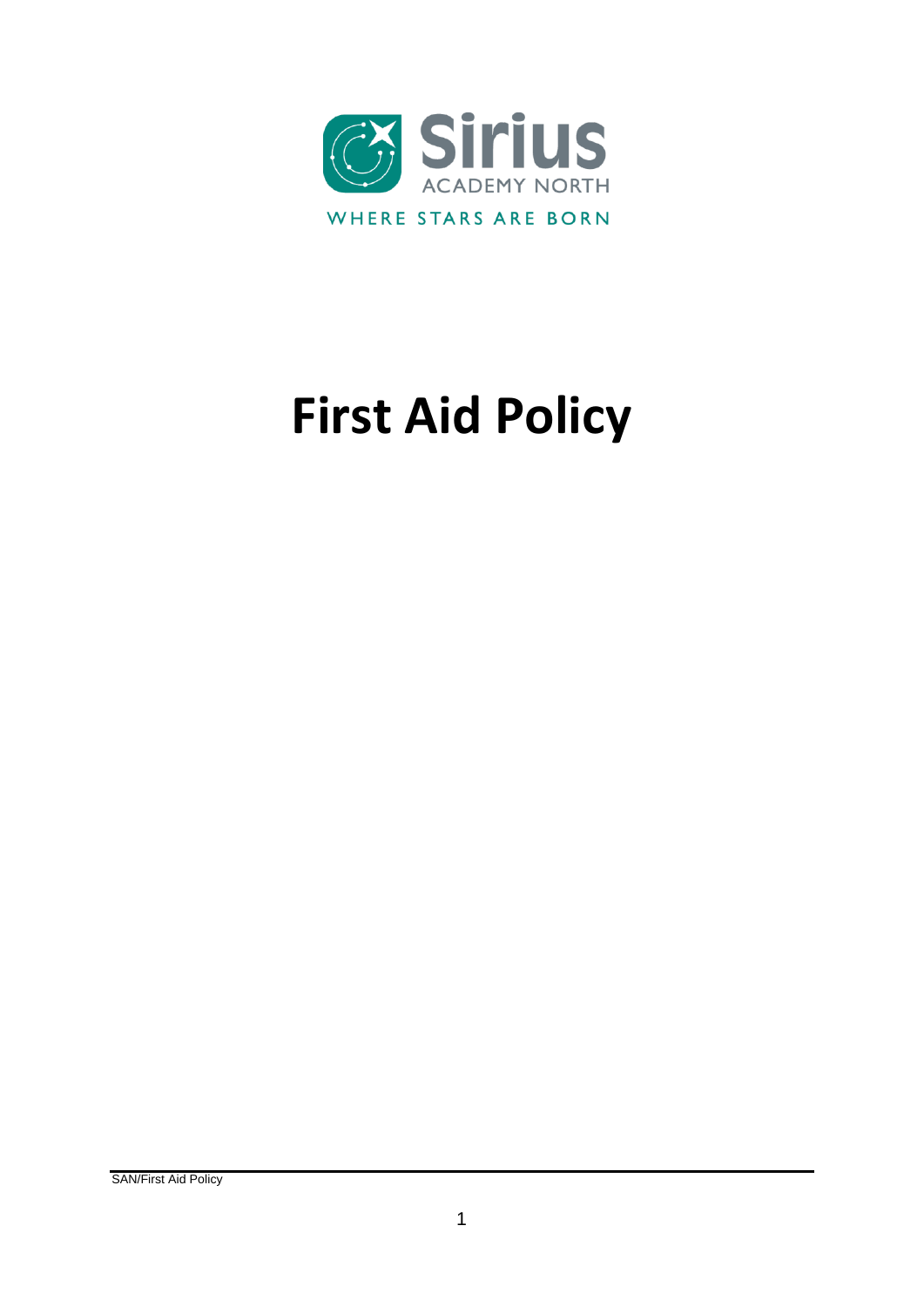# **First Aid Policy**

#### **1 Statement of Policy**

- 1.1 The Academy will ensure that First Aid is given to students, staff, visitors, parents, carers, volunteers, agency staff and any persons engaged in supporting the Academy's activities, if they become ill or are injured under the jurisdiction of the Academy, on or off the site. Such First Aid is provided to:
	- Preserve life
	- Limit the effects of the condition; and promote recovery

# **2 Other Policies**

- 2.1 This policy is to be read in conjunction with:
	- Health and Safety Policy

#### **3 Aims**

- 3.1 To ensure that all staff associated with the Academy are clear in terms of First Aid procedures.
- 3.2 To ensure that any person injured or becoming ill in the Academy receives appropriate First Aid.

# **4 Procedures**

- 4.1 First Aid should be provided where a person will need further medical treatment until such help arrives, and for the treatment of minor injuries. It should be noted that the treatment of illnesses, by the administration of tablets or medicines, falls outside the definition of First Aid.
- 4.2 It is the responsibility of the Executive Principal as delegated by the Board of Directors to:
	- Establish the First Aid need across the Academy by risk assessment
	- Identify suitable employees who are willing to undertake First Aid training and refresher training when required (every 3 years).
	- Provide adequate First Aid equipment and facilities
	- Inform employees and site facilities managers of the location of the First Aid personnel and equipment available to them in their working environment. This will be in the form of a standard notice which will be displayed on the Health and Safety notice board in the Academy Student Services Reception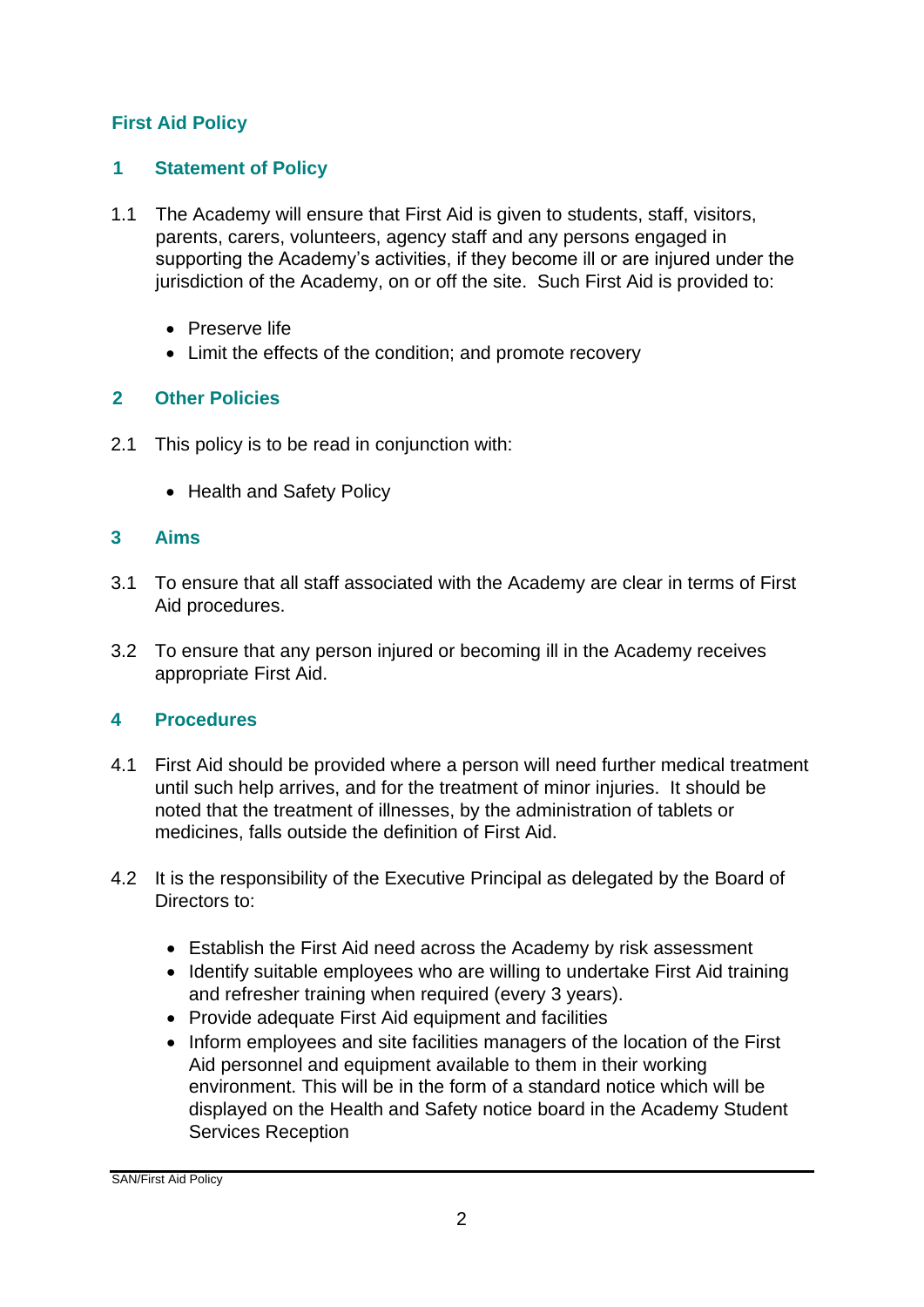- 4.3 Ensure the First Aiders maintain their First Aider or Appointed Person status by attending tri-annual refresher training.
- 4.4 The responsibilities listed above have been delegated to the Principal to discharge in the appropriate manner.
- 4.5 There is a register at Student Services in the form of a training matrix database for maintenance of an up to date record of personnel trained in First Aid.
- 4.6 Minimum standards for the provision of First Aid cover will comply with the relevant legislation.
- 4.7 Students can attend First Aid with a pass from their teacher or can be referred and accompanied by a member of staff
- 4.8 A student who is concerned about an injury that occurred outside the Academy should be dealt with as per normal illness (i.e. parents/carers contacted)
- 4.9 First Aiders will assess each situation and recommend a course of action. If a child is either going home or to hospital the First Aider or designated member of staff will speak to the parents/carers to explain the situation.
- 4.10 First Aiders will telephone home for a head injury in every case where appropriate.
- 4.11 If an injured student needs to go home, the First Aider will inform home and send the information immediately to the student's Head of House if required.
- 4.12 If an ambulance is required, it does not have to be a First Aider who accompanies the student, any member of staff can fulfil this task. The parents/carers should be the first people informed along with the Principal and SLT.
- 4.13 Staff who use their own transport to convey a sick child should only do so if properly insured and in line with the guidance in the staff handbook.

# **999 Calls can be made by any staff**

- 4.14 Any member of staff accompanying an ambulance may order a taxi to return to the Academy, if other alternatives are not immediately available.
- 4.15 Staff using their own vehicles should claim expenses via the Finance Officer.

SAN/First Aid Policy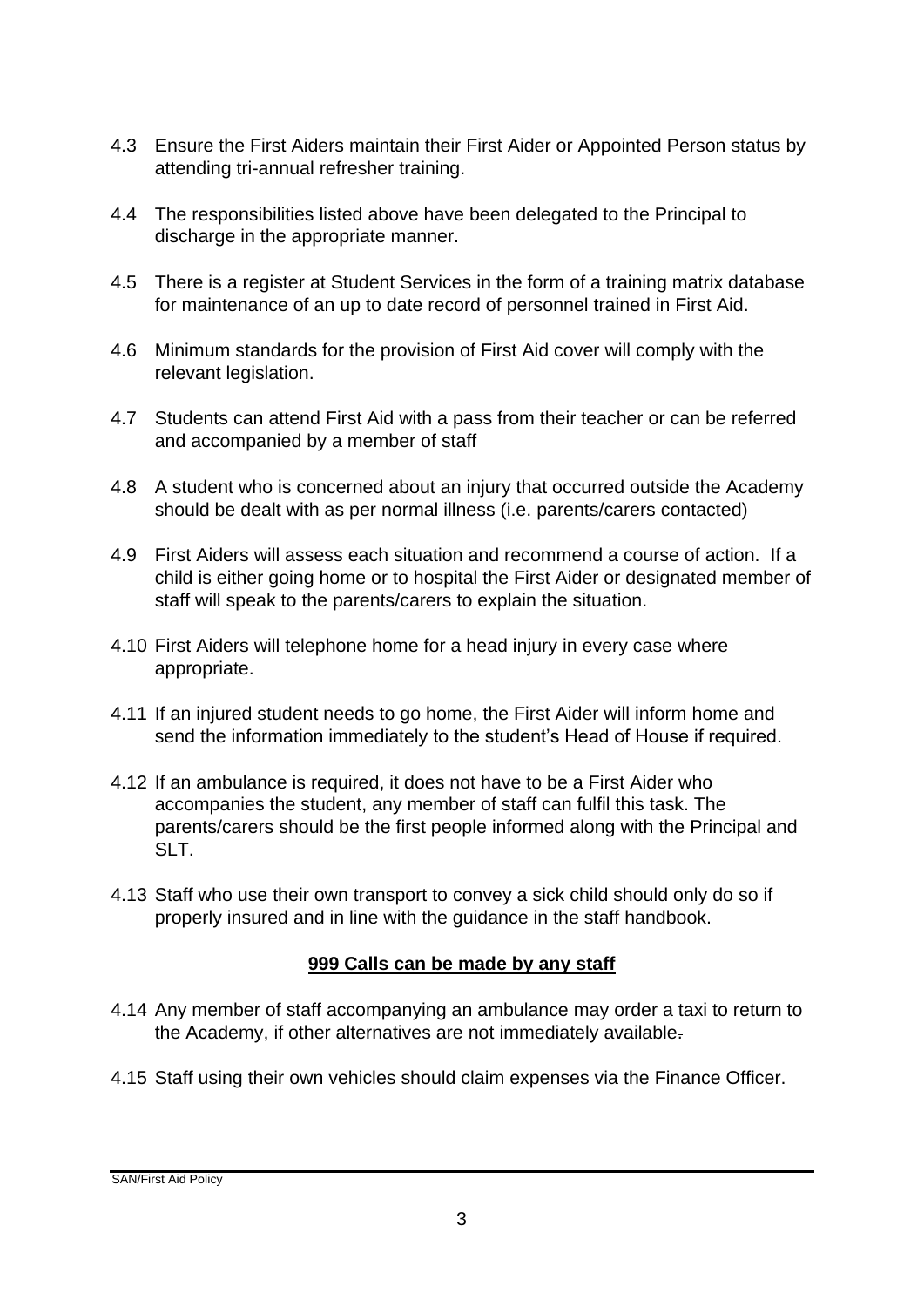4.16 The Principal will ensure that the candidates for First Aid training are physically and educationally suited and are willing to undergo training and act as a qualified First Aider. The Principal will ensure that candidates are fully briefed on the role and requirements of being a First Aider. They must understand the health risks associated with rendering First Aid and be prepared to receive appropriate health and immunisation advice.

#### **5. Reporting Accidents**

- 5.1 First Aid assistance is available on site to assist with any accidents.
- 5.2 All accidents to staff, students and visitors must be reported, in writing and or electronically, using the Academy's accident reporting systems. The completed form should be returned to Student Services (and shown to the Health and Safety Manager when required).
- 5.3 Certain accidents must be reported to the Health and Safety Executive under the Reporting of Injuries, Diseases and Dangerous Occurrences Regulations 2013 (RIDDOR). The Health and Safety Manager will ensure that the Health and Safety Executive is informed of reportable incidents.

#### **6 Definitions**

- 6.1 A First Aider is a person who has attended, successfully completed and has a valid certificate for the three day 'First Aid at Work' training.
- 6.2 Appointed person means a person who has attended, successfully completed and has a valid certificate for the 'Appointed Persons' training.
- 6.3 Employer means the Board of Directors of the Academy.

# **7 First Aid means the following:**

- 7.1 Cases where a person will need help from a medical practitioner or nurse, treatment for the purpose of preserving life and minimising the consequences of injury and illness until such help are obtained.
- 7.2 Treatment of minor injuries which would otherwise receive no treatment or do not need treatment by a medical practitioner or nurse.

# **8 The First Aider's and Appointed Person's Role includes:**

 The administration of First Aid up to, but not exceeding the level of their training

SAN/First Aid Policy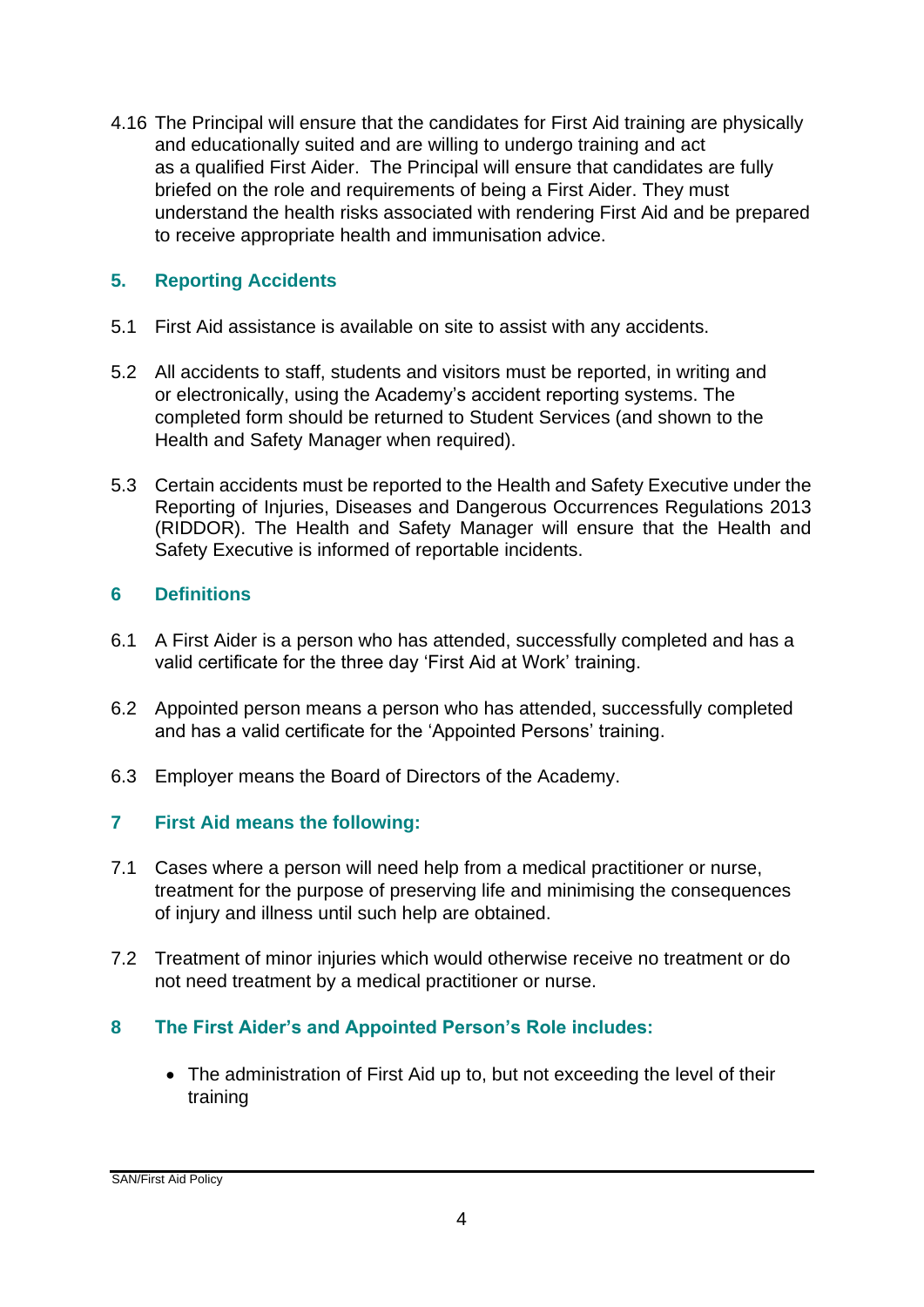- Ensuring that any incident and treatment given is recorded in suitable local register
- Reporting immediately to the Principal or SLT, all incidents requiring the attendance of a student, member of staff or any person at hospital
- Ensuring that all spillages of body fluids are cleared up promptly, following the appropriate guidelines
- Maintaining stocks in First Aid kit or box at the appropriate level and ensuring, in liaison with others, that appropriate documentation is completed and that reportable accidents are reported to the line manager as soon as possible after dealing with the immediate effects

# **9 The First Aider's and Appointed Person's Responsibilities include:**

- Ensuring their own recommended immunisations are up to date and reporting any illness or injuries which would preclude their abilities to administer First Aid to their line management to arrange alternative cover
- Attending refresher training as and when required.
- Any First Aid training must be carried out in line with Health and Safety Executive (HSE) requirements and by registered and approved providers

# **10 The Role of the Training Provider is to:**

- Provide advice and information relating to First Aid at Work including any changes in regulations or employer requirements
- Provide First Aid training in line with the Health and Safety (First Aid) Regulations
- Provide refresher training, and assess and certify students as competent to approved H&SE standards
- The management of First Aid provision and the relevant arrangements will be part of health and safety audits conducted. If Trade Union Representatives have concerns over the provision of First Aid cover they should raise them with the Principal
- Where an employee acting in the course of their employment administers First Aid assistance to another employee or other person in the charge of the Academy, such as a student, they will be indemnified by the liability insurance for a claim of negligence relating to injury or loss caused by their actions, provided that they are an Academy officially designated First Aider with a current valid First Aid at Work Certificate and have attended relevant refresher training
- They are an Academy officially designated Appointed Person with a current valid Appointed Persons Training Certificate and have attended relevant refresher training and the relevant protective equipment is used
- The First Aider or Appointed Person is adhering to protocols and acting within the limitations of their training
- The First Aider or Appointed Person is acting in good faith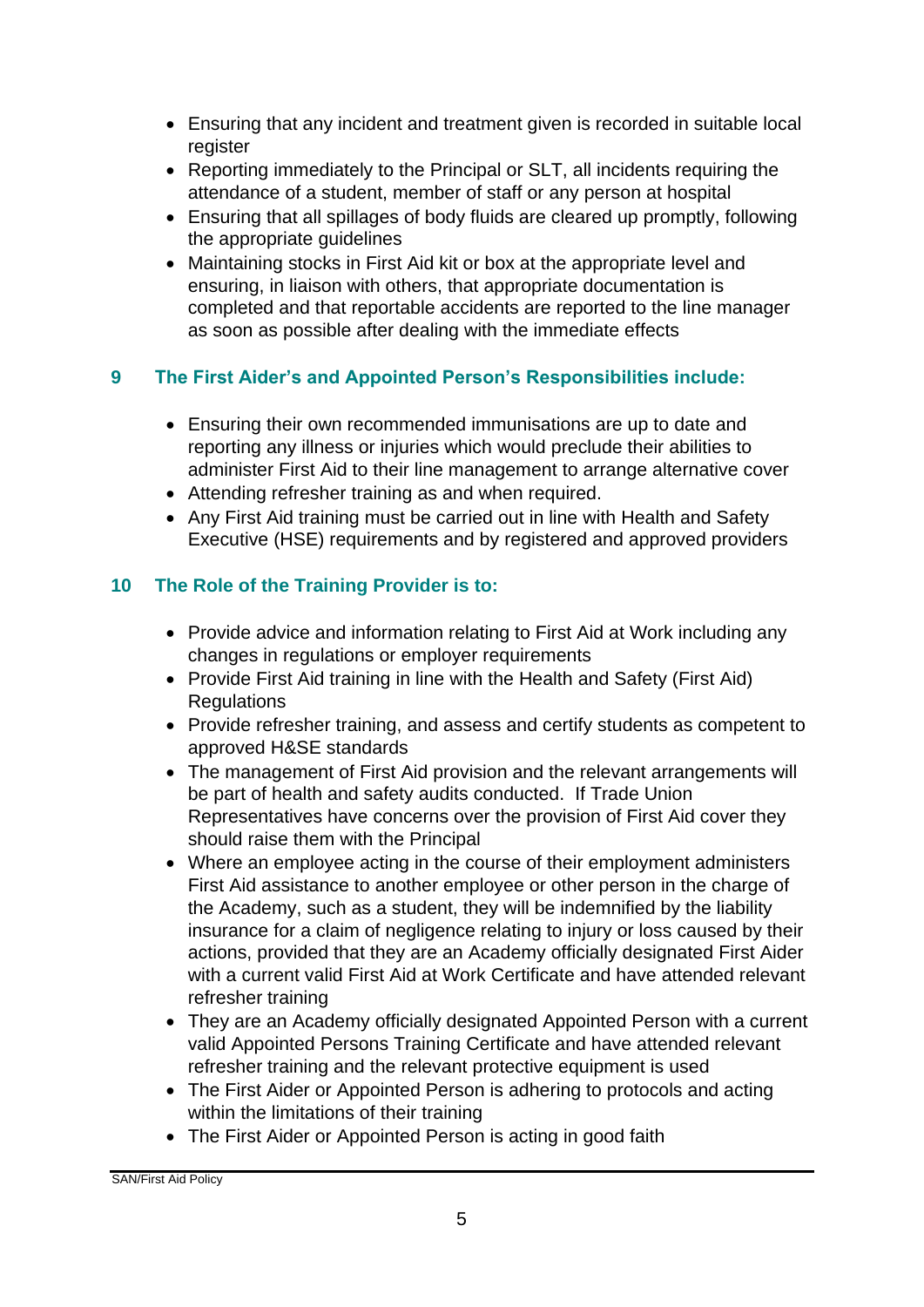- Members of staff who have been trained in the use of the 'Epi Pen' whether by a parent/carer, user or medical staff, will also be covered provided that the member of staff:
	- $\triangleright$  is adhering to protocols
	- $\triangleright$  is acting within the limitations of their training
	- $\triangleright$  is acting in good faith

#### **11 Qualified First Aiders Roles and Responsibilities**

- 11.1 A complete list of Qualified First Aiders is displayed in the Student Services
- 11.2 All patients, if mobile, as a result of injury (not illness) and requiring First Aid should be sent (accompanied if necessary) to Student Services.
- 11.3 Student Services are the first point of contact for First Aid.
- 11.4 The First Aider will attend to the student or member of staff and will use medical facilities available to them in the Academy Medical Room.
- 11.5 If the patient is unable to move/mobile, radio or phone student services state **URGENT.** The First Aider will attend the locality.
- 11.6 The Duty First Aider will record all incidents in the appropriate First Aid books kept in the Student Services (staff and students).
- 11.7 The Director of Operations shall ensure a list of qualified First Aiders is maintained.

#### **12 Availability of First Aid**

- 12.1 A list of First Aiders is kept in the Student Services office.
- 12.2 Plasters Staff other than First Aiders can issue plasters if appropriate. However, the member of staff should check against medical records whether the child has an allergy to them.
- 12.3 First Aid Boxes (apart from the medical room) are available around the Academy including Science Preparation Office and Technology department and coloured plasters are kept in the food room. These are stocked at the advised basic level and taken on visits.
- 12.4 First Aiders all have easy access to the Medical Room.
- 12.5 Spare supplies are lodged in the Medical Room.

SAN/First Aid Policy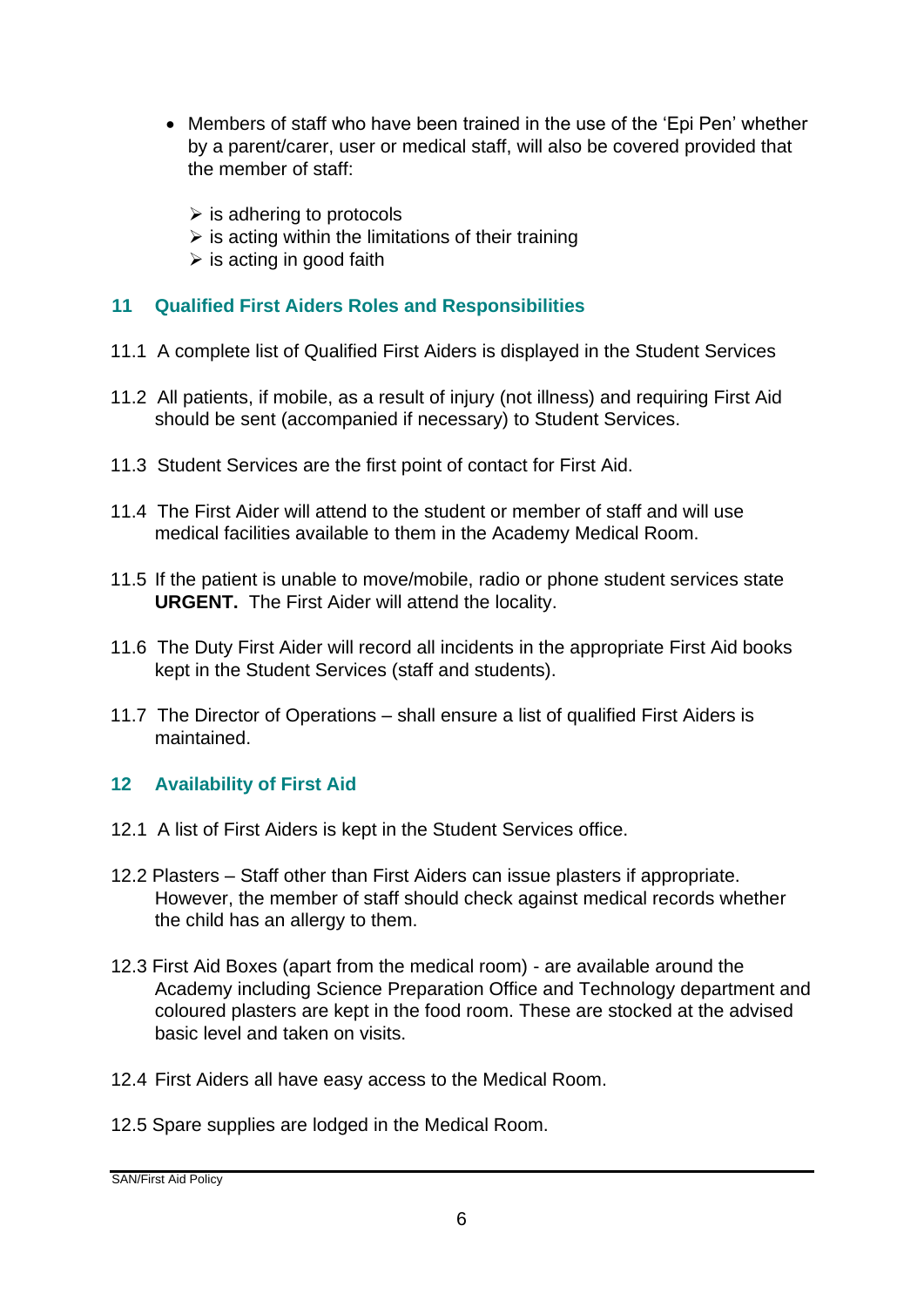12.6 Student Services will be responsible for all ordering and restocking of First Aid supplies.

#### **13 Educational Visits**

13.1 The visit leader must ensure that a "trip" First Aid box is collected from Student Services and should be ordered in advance. The visit leader is responsible for ensuring that the First Aid pack is organised. Medication cannot be issued by any member of staff other than a qualified First Aider.

# **14 First Aid Equipment**

Each First Aid kit or box will have:

- A first aid leaflet providing general advice
- 20 individually wrapped sterile adhesive dressings (assorted sizes)
- 4 individually wrapped triangular bandages (sterile)
- 2 sterile eye pads
- 6 safety pins
- 6 medium sized (12 cm x 12 cm) individually wrapped sterile unmedicated wound dressings
- 2 large (18 cm x 18 cm) individually wrapped sterile unmedicated wound dressings
- 6 pairs of disposable gloves
- Each house team also holds an asthma inhaler and spacer

# **15 Defibulator**

15.1 The medical room holds a defibulator to be used if a person is unconscious and has not detectable heart beat. First aid trained staff can use the defibulator using the instructions attached.

#### **16 Medical Awareness List**

16.1 This will be the responsibility of the AVP Inclusion and circulated to all staff. In addition, care plans for children with medical conditions and special requirements are held on the Academy's Management Information System.

# **17 EPIPEN Training**

17.1 Training will be delivered by the Academy nurse to appropriate staff, as and when required.

SAN/First Aid Policy